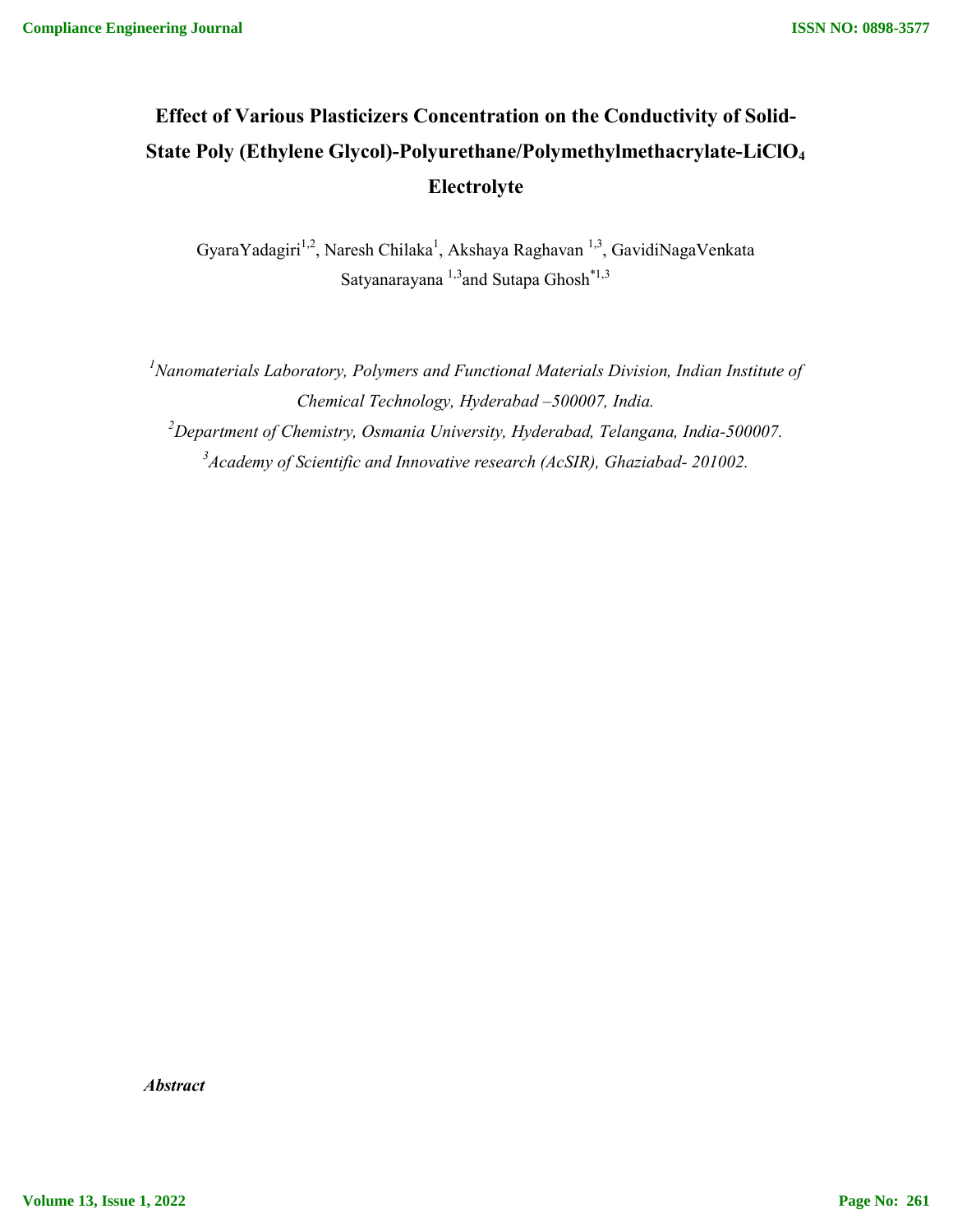*Herein, we report the modification of poly (ethylene glycol)-polyurethanepolymethylmethacrylate (PEG-PU-PMMA) solid polymer electrolyte using different low molecular weight plasticizers (PEG400, PEG600 and dibutyl sebacate (DBS)) at various concentrations (5, 10, 15 and 20 wt%) through solution-casting method. The formation of plasticized polymer electrolyte, its structural properties and thermal stability are confirmed by FT-IR, SEM, XRD and TGA. The effect of various plasticizers and their concentrations on the ionic conductivity (σ), activation energy (Ea), enthalpy (ΔH), entropy (ΔS) and diffusion coefficient (D) of polymer electrolyte are studied in detail. The highest ionic conductivity of*  0.180 x  $10^{-3}$ S cm<sup>-1</sup> at 313 K is observed for PEG-PU-PMMA solid polymer electrolyte *with20wt% PEG400 plasticizer which is attributed to its high dielectric constant and low molecular weight.* 

**Keywords**:Solid polymer electrolytes, Plasticizers, Polyurethane, Ionic conductivity, Polyethylene glycol.

# **1. Introduction**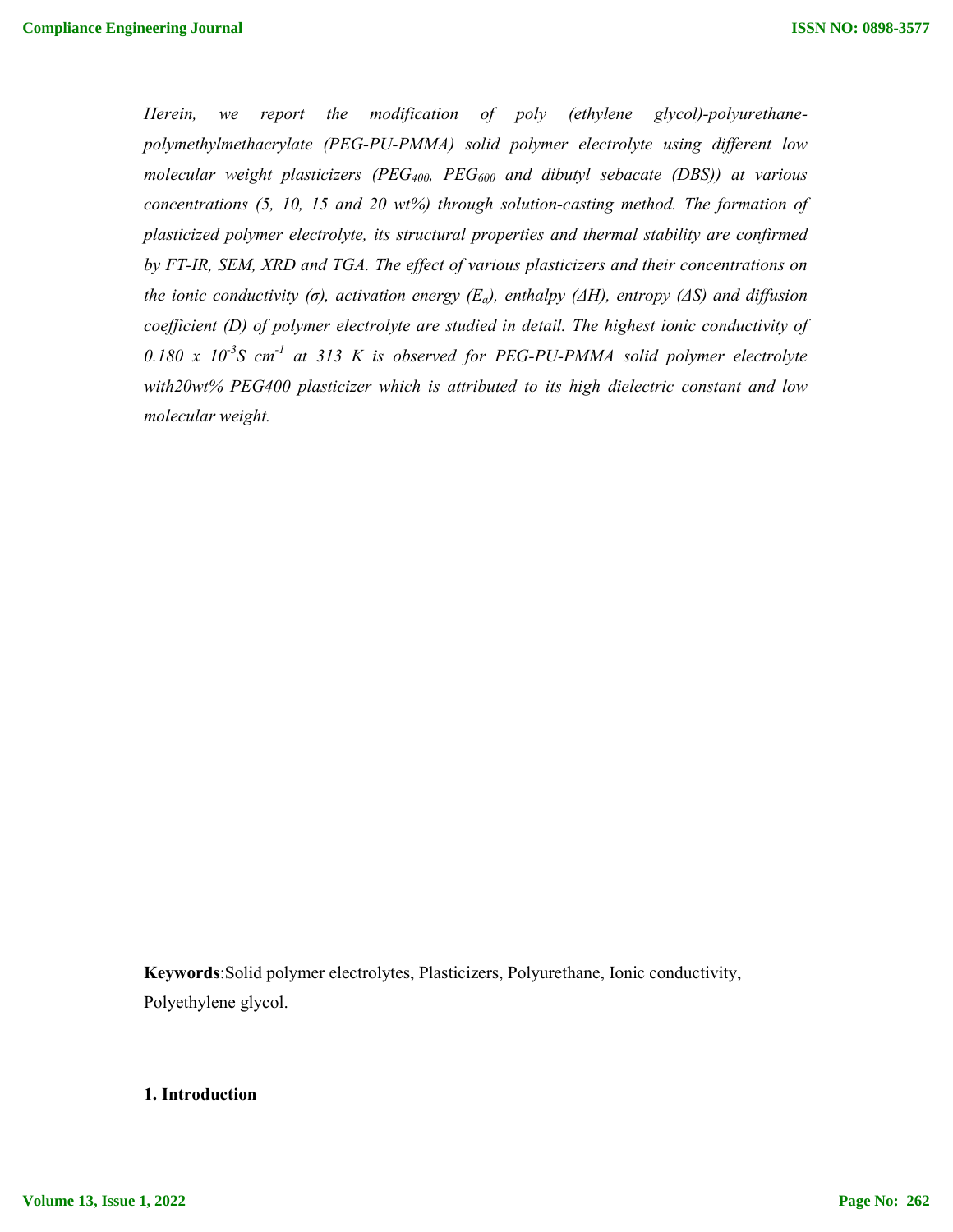The solid polymer electrolytes (SPE) have achieved tremendous attention in recent decades due to their widespread applications in fuel cells, solar cells, batteries, chemical sensors and electrochemical capacitors. Nevertheless, poor ionic conductivity of these electrolytes as compared to the existing conventional liquid/hybrid electrolytes limits their application.As a result, significant effort has been made to improve the electrolyte's ionic conductivity and its potential technical uses in a variety of electrochemical devices.  $[1-6]$ The crystallinity of the material, simultaneous cation and anion movements, and ion-pair formation, among other parameters, all have a significant impact on the ionic conductivity of SPE.  $[7,8]$ Various techniques of altering the structure and morphology of polyether hosts have been investigated to increase electrolyte efficiency.  $[9-10]$ The reduction of polymer chain crystallization to promote polymer chain mobility and an increase in charge carrier concentration are the two most important approaches to boost the ionic conductivity of the SPE. The suppression of crystallization of polymer chains to improve polymer chain mobility can be attained by (i) block copolymerization, <sup>[11]</sup>(ii) cross-linking (UV, gamma, chemical), (iii) co-polymerization,  $[12]$  (iv) comb like copolymerization (side chains and dendrite polymers),  $[13]$ (v) polymer blending,  $^{[13-17]}$ (vi) addition of liquid plasticizers etc.<sup>[14], [17-19]</sup> which assists the formation of interpenetrating polymeric network (IPN). [20-22]

Among these modifications IPN formation is the most effective strategy for reducing the crystallinity, enhancing the mechanical strength and increasing the dimensional stability.  $[23 24$ Though, the IPN formation decreases the micro phase separation and increases the mechanical strength, it results in decreased conductivity of the polymer electrolyte.We investigated the influence of nano filler concentration on the conductivity of the solid-state poly (ethylene glycol)-polyurethane/poly methylmethacrylate system and showed the system's practicality as a solid polymer electrolyte in earlier works.  $^{[25]}$ Experimental results of the above- mentioned system did not exhibit an enhancement in conductivity that is high enough for further applications. In our present study we have made an attempt to enhance the conductivity of the polymer system by incorporating different low molecular weight plasticizers. These low molecular weight plasticizers with high dielectric constant ensured proper dissociation of the charges and provided a liquid-like environment within the polymer matrix, which facilitates ion transport. We have also studied how plasticizers and their concentration affect the ionic conductivity, activation energy, enthalpy, entropy and diffusion coefficient of the solid polymer system. In this context, we chose dibutyl sebacate, poly ethylene glycol (PEG400 MW), and poly ethylene glycol (PEG600MW) as plasticizers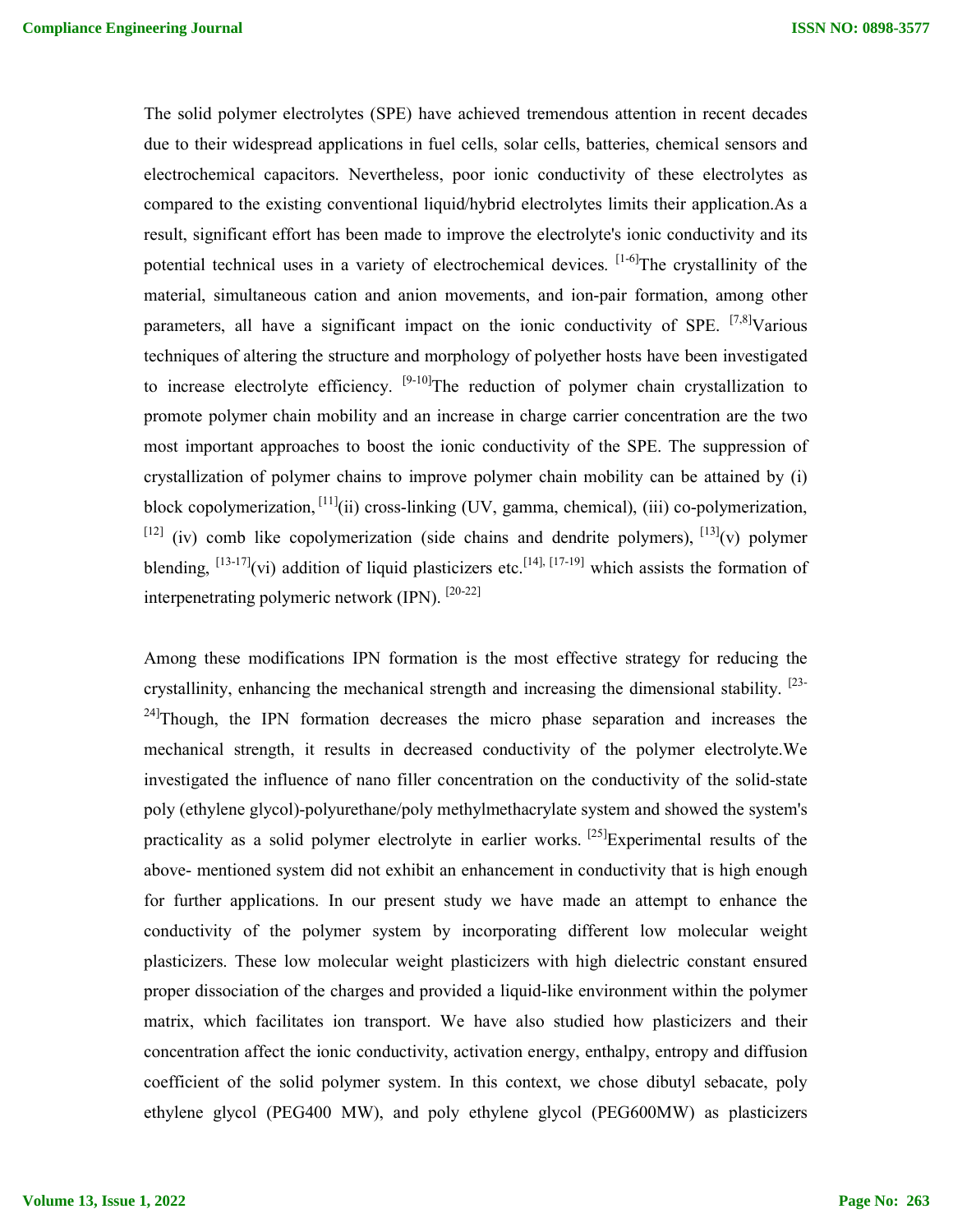because they can dissolve lithium salt via coordination with the oxygen functional group present in these plasticizers, and as they have a higher dielectric constant and lower molecular weight. [26]

## **2. Results and Discussion**

#### **2.1. FT-IR Spectroscopy**

**Figure 1** shows the FT-IR spectra of PU, PU-x-PEG400, PU-x-PEG600, and PU-x-DBS (x=5 wt%, 10 wt%, 15 wt%, and 20 wt%). <sup>[27]</sup>The axial stretching vibration of the OH group of PEG is attributed to the IR band at  $3658 \text{ cm}^{-1}$ , followed by the peak of the N-H stretching vibration of polyurethane at 3458 cm<sup>-1</sup>, and the C-H stretching vibration of the CH and CH<sub>2</sub> group in PMMA, PEG, PU, and castor oil at 2923 cm<sup>-1</sup> and 2952 cm<sup>-1</sup>, respectively. Peak at 1752 cm<sup>-1</sup> is a result of free C=O group in polyurethane's amide group. At 1785 cm<sup>-1</sup>, the C=O functionality of PMMA coexisted with the polyurethane free carbonyl group amide group.The IR-spectra of composite films of different plasticizers shows a lowering of the intensity of the peak at  $1752 \text{ cm}^{-1}$  with increase in different plasticizer concentrations and shows a minimal hypochromic shift.  $[28]$ This anomalous behavior is attributed to the interaction between plasticizer and polymer matrix.



**Figure 1.**FT-IR plots of the (A) PU-x-PEG600 (B) PU-x-PEG400 (C) PU-x-DBS (a.5wt%, b.10 wt%, c. 15 wt%, d. 20 wt%).

# **2.2 SEM**

As shown in **Figure 2**, the scanning electron micrographs of PU-x-PEG400, PU-x-PEG600, and PU-x-DBS confirms the presence of PEG-PU and PMMA phases. <sup>[29]</sup>From the SEM images, it is well visible that with the addition of more amount of plasticizer the surface of the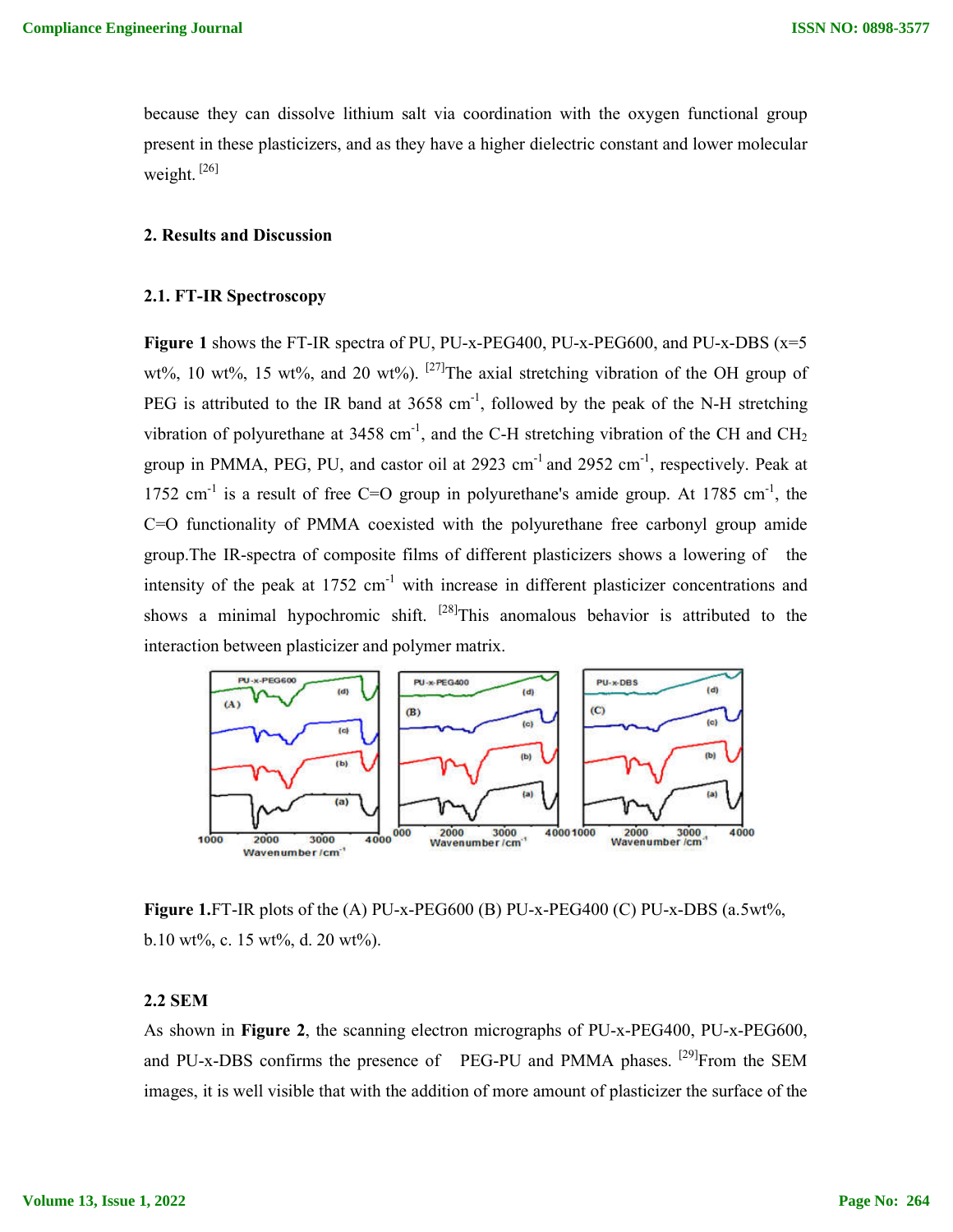polymer matrix became smoother which clearly indicates the good interaction between polymer matrix and the plasticizer.



**Figure 2.SEM** images of (a) PU, (b) PU-20wt% -PEG600, (c) PU-20Wt% -PEG400, (d) PU-20wt% -DBS.

## **2.3 XRD**

Figure 3 shows XRD patterns of PU-x-PEG400, PU-x-PEG600 and PU-x-DBS with different wt% of corresponding plasticizers. Absence of peak corresponding to the plasticizer can also be observed from the XRD spectra.<sup>[30]</sup>The broad peak at 2 $\theta$  value of  $18^{\circ} - 20^{\circ}$ characteristic response of amorphous nature of the polyurethane which is akin to the XRD characteristic response of amorphous nature of the polyurethane which is akin to the XRD images already obtained from the previous studies. <sup>[25]</sup>However, with greater wt% of plasticizer, the peak widens, resulting in the composite material becoming more amorphous.



**Figure 3.XRD** Plots of the (A) PU-x-PEG600, (B) PU-x-PEG400 and (C) PU-x-10, 15, 20 wt%).

#### **2.4 Thermo gravimetric analysis(TGA) .4 Thermo**

The thermal stability of the experimental specimens at various temperatures was determined The by examining the various weight loss stages ( **Figure 4**) of the TGA curve, which comprise of three distinct phases of sample degradation. Within the temperature range of 220°C-335°C, three distinct phases of sample degradation. Within the temperature range of 220°C-335°C, degradation was observed within the soft polymeric chain present in polyurethane (Table1),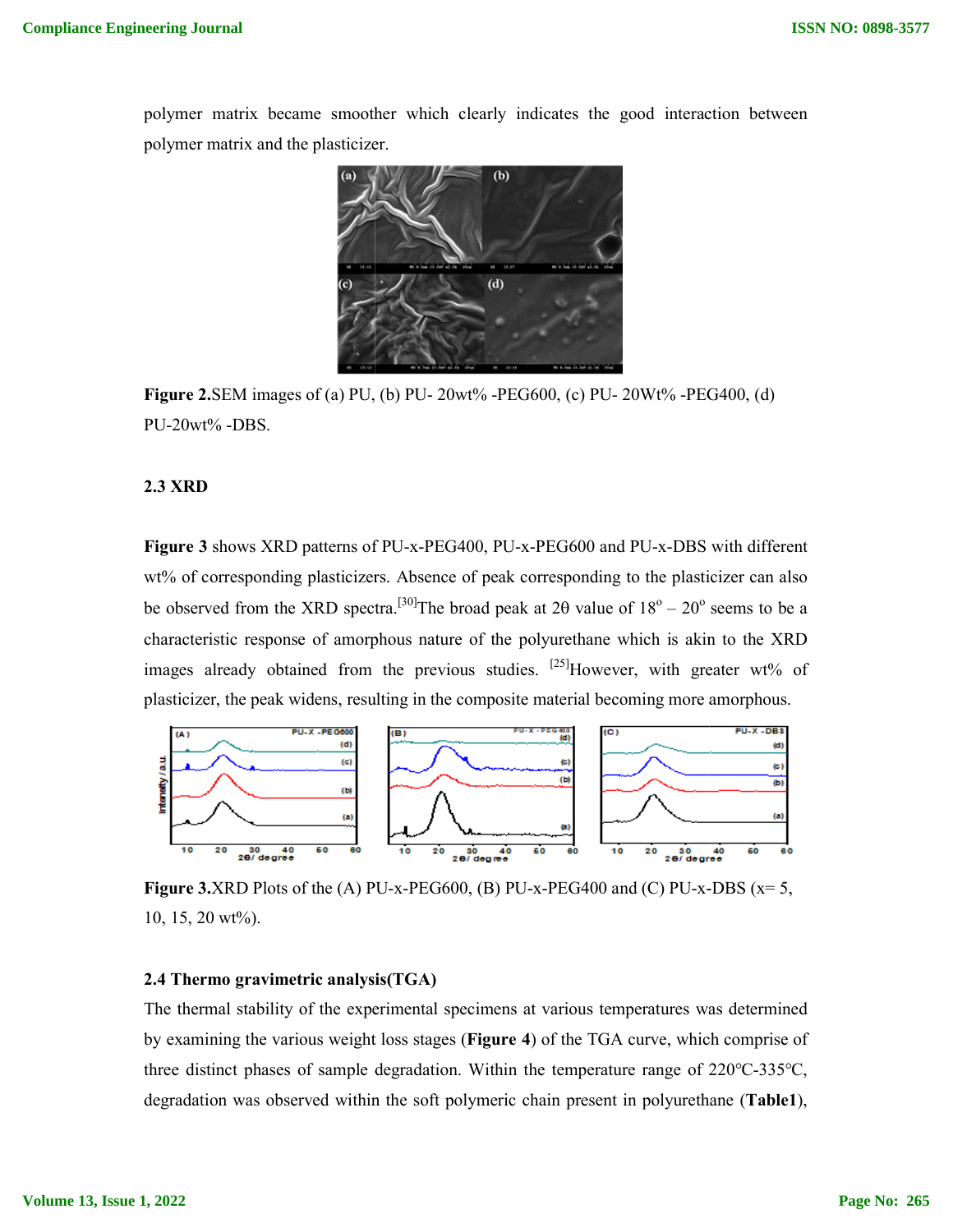followed by the scissoring of the chains in PMMA within the temperature gap of  $340^0C$ followed by the scissoring of the chains in PMMA within the temperature gap of  $340^{\circ}$ C-<br>380<sup>°</sup>C. Finally, a large weight loss observed at  $385^{\circ}$ C and  $470^{\circ}$ C correspond to the 380<sup>o</sup>C. Finally, a large weight loss observed at 385<sup>o</sup>C and 470<sup>o</sup>C correspond to the decomposition of hard segments of polyurethane.<sup>[25, 27]</sup>As an essence of the TGA analysis it is obvious that there is a decrease in the stability of the composite films as the wt% of plasticizers increases and the amount of polymer degraded increased in composite films compared to PU.



**Figure 3.**TGA images of (A) PU-x-PEG600, (B) PU-x-PEG400, (C) PU-x-DBS&  $A_1$ ,  $B_1$ ,  $C_1$ are DTA curves (a. 5 wt% b. 10 wt% c. 15 wt% d. 20 wt%). are

| Table1 TGA data |  |
|-----------------|--|
|-----------------|--|

| <b>Plasticizer</b> | 5 wt%             | 10 wt%             | 15 wt%             | 20 wt%              |
|--------------------|-------------------|--------------------|--------------------|---------------------|
| <b>PEG-600</b>     | $329.0^{\circ}$ C | $326.13^{\circ}$ C | 322.0 $^{\circ}$ C | 320.41 $^{\circ}$ C |
| <b>PEG-400</b>     | 327.89°C          | $324.0^{\circ}$ C  | $31269^{\circ}$ C  | $308.35^{\circ}$ C  |
| <b>DBS</b>         | $340.6^{\circ}$ C | $336.0^{\circ}$ C  | $331.53^{\circ}$ C | $323.66^{\circ}$ C  |

## **2.5 DSC measurements**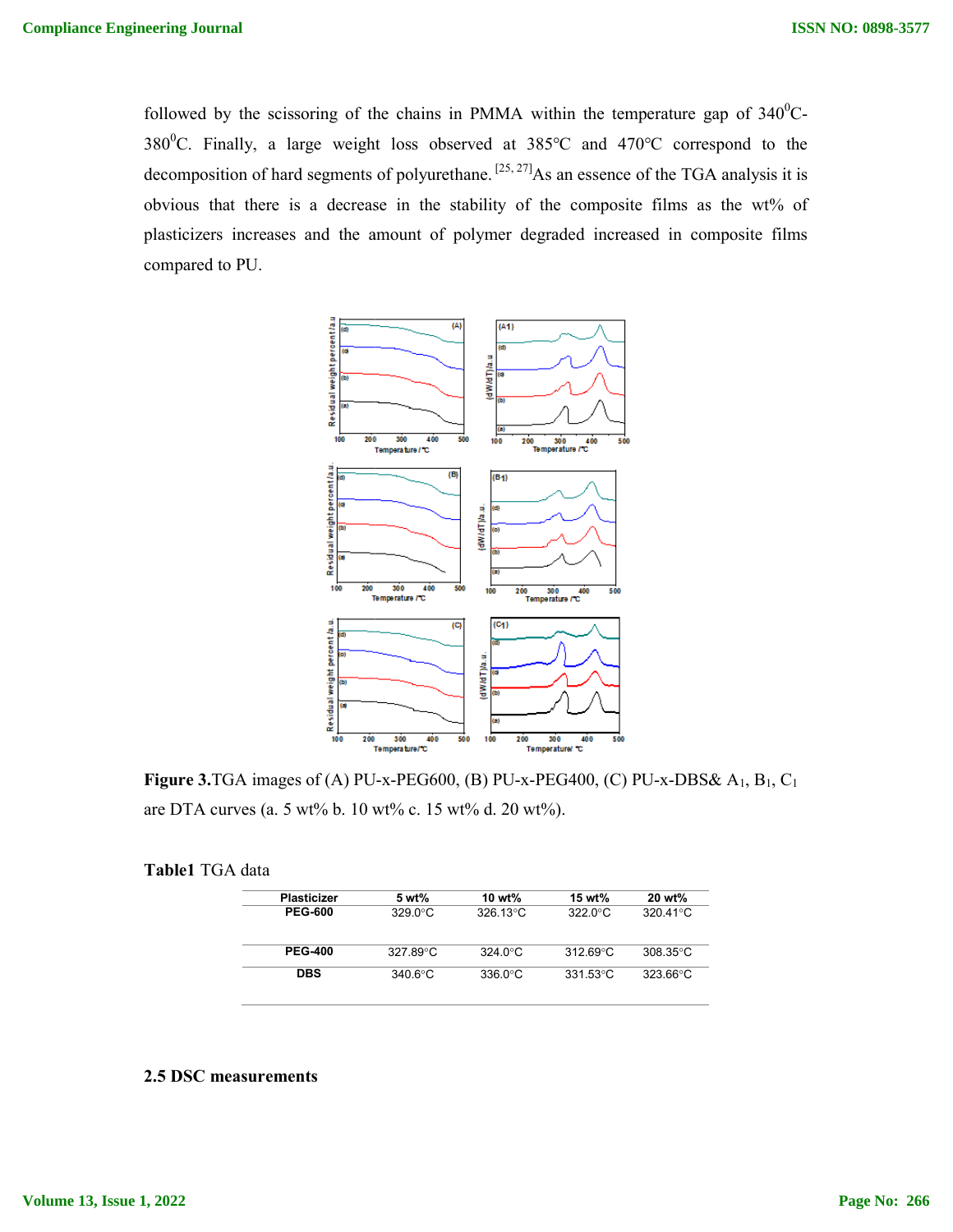Figure 5 shows the DSC curves of PU-x-PEG400, PU-x-PEG600 and PU-x-DBS with different weight percentage of plasticizers in the temperature range of -150 °C to 150 °C. Two distinct glass transition temperatures  $(T_g)$  values clearly reveal the presence of two phases. The endothermic peak around 50°Cisdue to the melting of PEO. <sup>[30]</sup>The pre polymer PU has two  $T_g$  values at -22<sup>0</sup>c and 115<sup>0</sup>c are attributed to the PEG-PU phase and PMMA phase respectively. After the formation of IPN with plasticizers, the  $T_g$  of two phases of plasticized polymer shifted inward i.e.,  $T_g$  corresponding to PU-PEG is shifted from -22  $^{\circ}$ C to  $T_g$  corresponding to PMMA is shifted from 115°C to 97 °C (PMMA). Consequently, an  $T_g$  corresponding to PMMA is shifted from 115°C to 97 °C (PMMA). Consequently, an increase in the conductivity is expected. <sup>[31]</sup>Furthermore, PU-20wt%-PEG400 composite has  $T_g$  corresponding to PMMA is shifted from 115°C to 97 °C (PMMA). Consequently, an increase in the conductivity is expected. <sup>[31]</sup>Furthermore, PU-20wt%-PEG400 composite has prominent shift of  $T_g$  value from 115 °C to 98 42.65 **º**Cfor PU-PEG phase which supports the conductivity studies of the electrolytes. <sup>30</sup>The pre polymer PU has two<br>PU phase and PMMA phase<br> $T_g$  of two phases of plasticized<br>nifted from -22 °C to -37 °Cand



Figure 5.DSC images of (A) PU-x-PEG600, (B) PU-x-PEG400 (C) PU-x-DBS (a.5wt%, b. 10 wt%, c.15wt%, d. 20 wt %).

#### **2.6 Impedance spectroscopy**

The Nyquist plots for polymer electrolytes with various wt% of plasticizer are shown in The Nyquist plots for polymer electrolytes with various wt% of plasticizer are shown in **Figure 6** within a temperature range of  $40^{\circ}$ C to  $90^{\circ}$ C, within the frequency range from 1 MHz to 1 Hz. The plots show the presence of semicircular arcs in the high frequency range, which are indicative of bulk electrolyte properties, and they reveal information about bulk MHz to 1 Hz. The plots show the presence of semicircular arcs in the high frequency range, which are indicative of bulk electrolyte properties, and they reveal information about bulk Resistance  $(R_b)$  and bulk Capacitance MHz to 1 Hz. The plots show the presence of semicircular arcs in the high frequency range, which are indicative of bulk electrolyte properties, and they reveal information about bulk Resistance ( $R_b$ ) and bulk Capacitance spike at low frequency range due to electrode-electrolyte interface property. The diameter of the semicircular arc continues to decrease with increasing temperature and plasticizer content, showing enhanced conductivity of the SPE, according to the plots. The rise in conductivity with increasing temperature is due to thermal activation of charge carriers, which tends to increase the free volume thereby creating more unoccupied sites for ion mobility, hence showing enhanced conductivity of the SPE, according to the plots. The rise in conductivity with increasing temperature is due to thermal activation of charge carriers, which tends to increase the free volume thereby creati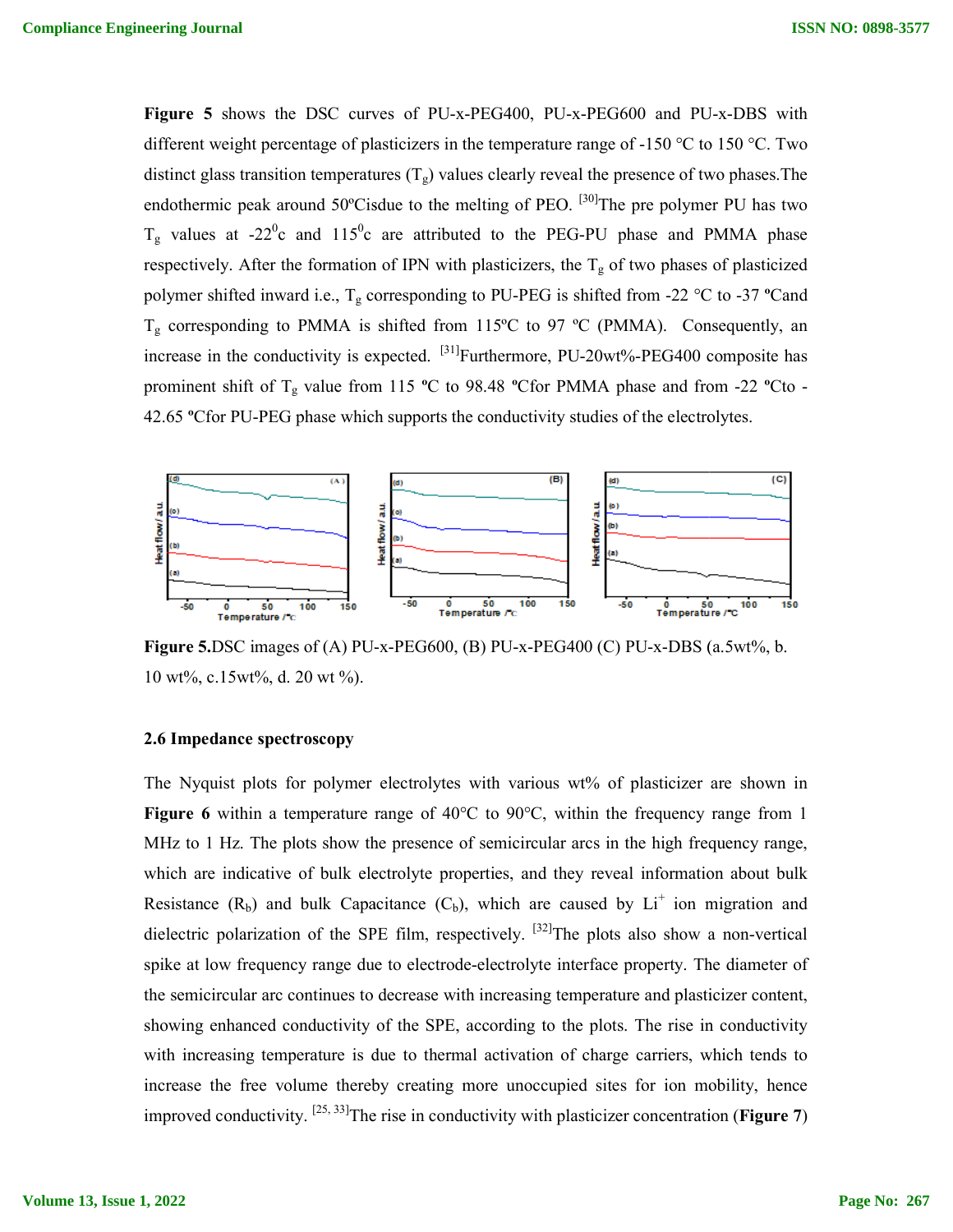is attributable to the fact that the amorphous character of the electrolyte and charge dissociation increase as the concentration of low molecular weight plasticizer increases dissociation <sup>36]</sup>As a result, rise in conductivity is due to a larger concentration of charge carriers and rapid polymer chain motion (Figure 8).In addition, we have also seen from the plot that the conductivity increases up to 20 wt% of plasticizer concentration and beyond that there is no considerable increase in conductivity and reaches a saturation value. Further, it is also observed that, among three plasticizers, rise in conductivity is more with PEG400, which is due to its higher dielectric constant.<sup>[37]</sup> conductivity increases up to 20 wt% of plasticizer concentration and beyond that there is no considerable increase in conductivity and reaches a saturation value. Further, it is also observed that, among three plasticizer that the amorphous character of the electrolyte and charge<br>concentration of low molecular weight plasticizer increases. <sup>[34-1</sup>]<br>with is due to a larger concentration of charge carriers and rapid<br>20 wt% of plasticizer con Compliance Engineering Journal<br>
is attributable to the fact that the amorphous charge of<br>  $^{16}$ Chas a result, rise in conductivity is due to a larger complement of<br>  $^{16}$ Chas a result, rise in conductivity in details on



**Figure 6.**Nyquist plot of PU-plasticizers with different weight percent of PEG600plasticizers from 40  $^{\circ}$ C to 90  $^{\circ}$ C.



**Figure 7.**Nyquist plot of PU-plasticizers with different weight percent of PEG400 plasticizers from 40  $\degree$ C to 90  $\degree$ C.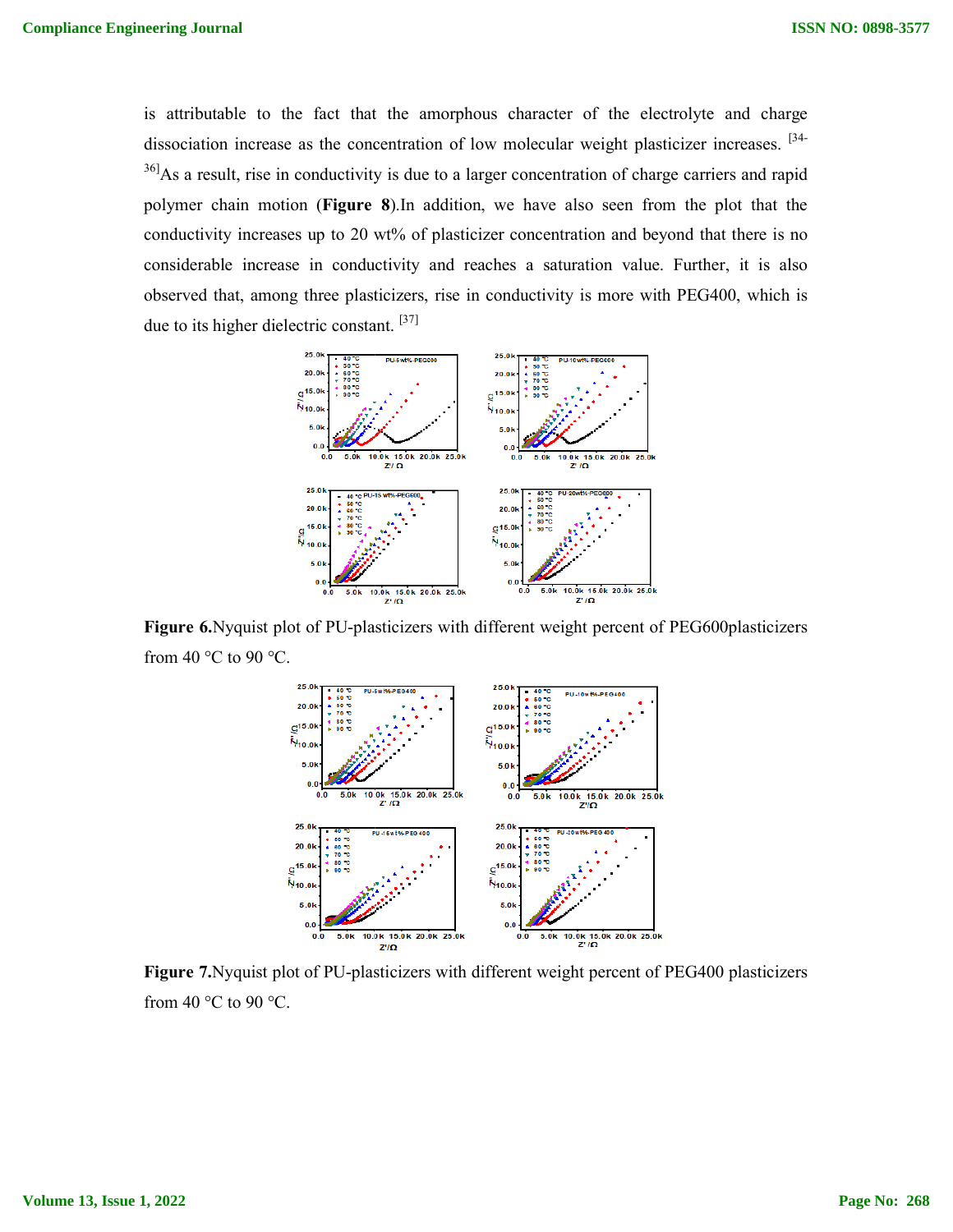

**Figure 8.**Nyquist plot of PU-plasticizers with different weight percent of dibutyl sebacate plasticizers from 40 °C to 90°C. plasticizers from 40 °C to 90°C.

#### **2.7 DC Conductivity studies**

**Figure 9** demonstrates how bulk ionic conductivity (σ) changes with temperature for plasticized SPE with varying amounts of plasticizers. The Bulk resistance  $(R_b)$  determined by the intersection of a semicircular arc with the real axis in a Nyquist plot at high and low frequencies is used to determine the ionic conductivity of SPE. Using the following equation, frequencies is used to determine the ionic conductivity of SPE. Using the following equation, conductivity of the resultant SPE is determined from this  $R_b$ .  $R_b$  was calculated from the intersection of a semicircular arc with the real axis in a Nyquist plot at high and low frequencies to determine the bulk ionic conductivity of the SPE. The reciprocal of bulk resistant  $(1/R_b)$  i.e., ionic conductivity was determined from equation (1). thes how bulk ionic conductivity (o) changes with tempera<br>varying amounts of plasticizers. The Bulk resistance (R<sub>b</sub>) determ<br>semicircular arc with the real axis in a Nyquist plot at high<br>determine the ionic conductivity o

$$
\sigma = L/R_b A \tag{1}
$$

where  $L =$  thickness;  $A =$  area of the SPE, respectively.

It is seen from **Figure 9** that conductivity increases with increase in concentration of plasticizers and temperature and a high conductivity of 0.180 x  $10^{-3}$  S cm<sup>-1</sup> is found at 313 K in PU-x-PEG400. The fact that the conductivity of electrolytes increases as the concentration of plasticizers rises is explained above. In addition, we estimated the activation energies  $(\Delta E)$ in PU-x-PEG400. The fact that the conductivity of electrolytes incr<br>of plasticizers rises is explained above.In addition, we estimated th<br>of the produced polymer electrolytes using the well-known formula ature and a high conductivity of 0.180 x  $10^{-3}$  S cm<sup>-1</sup> is found at 313 K<br>fact that the conductivity of electrolytes increases as the concentration<br>explained above.In addition, we estimated the activation energies ( $\Delta E$ 

$$
\sigma = \sigma_0 \exp\left(\Delta E / K_B T\right) \tag{2}
$$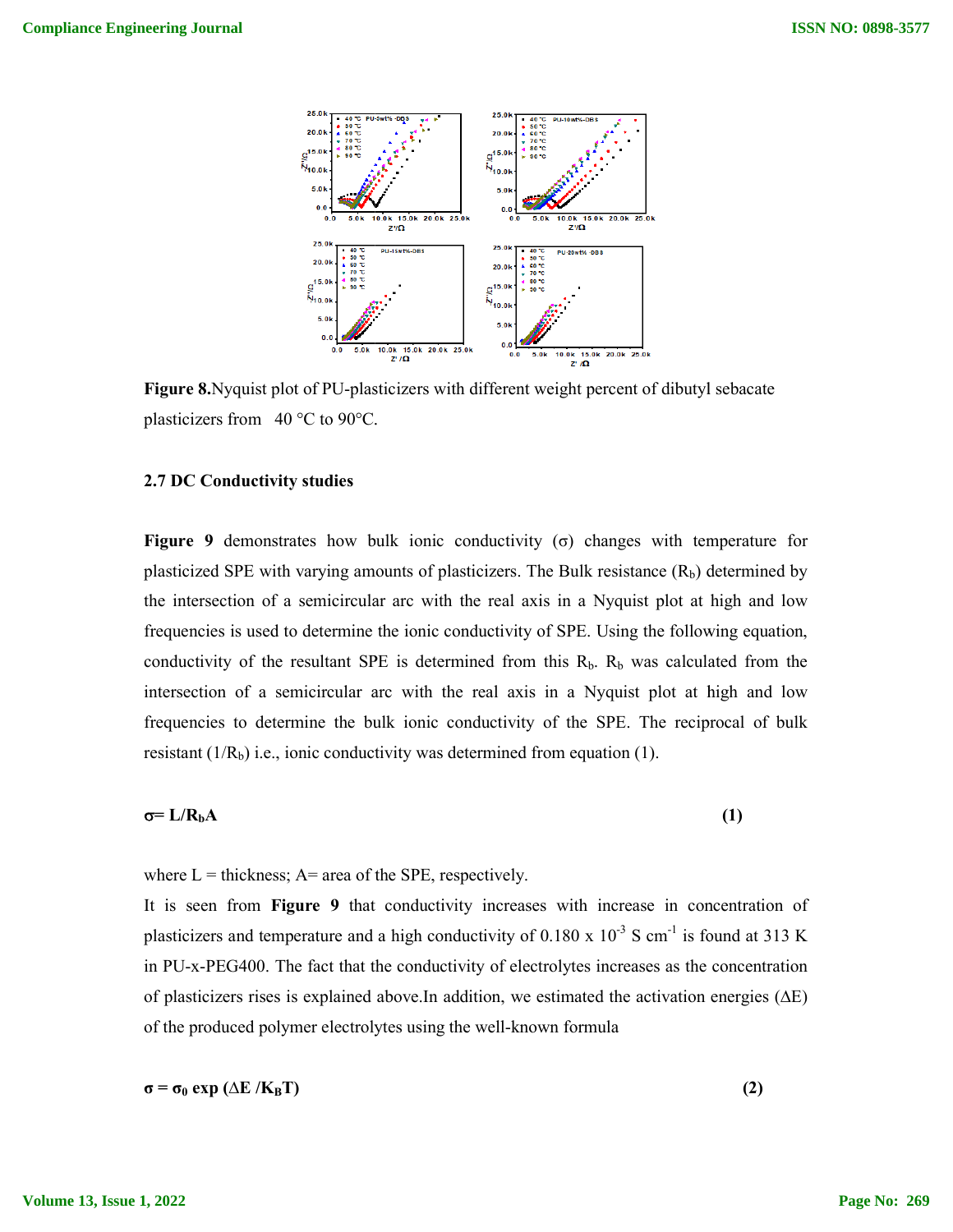which are listed in **Table 2**. It can be seen from the table that ∆E values fell as temperature increased. Greater ion mobility and hence increased conductivity are indicated by a drop in ∆E value.Further we have also observed that activation energy is very less for PEG400 indicating it is having very less energy barrier for ion movement and hence is an effective plasticizer for enhancing the conductivity.

**Table 2** DC Conductivity, activation energy, entropy, enthalpy and diffusion coefficient of PU- PEG600, PU-PEG400 and DBS with different weight percentage of plasticizers from RT to 363K.

| Sample                 | Conductivity                                     | $\Delta E$              | $\wedge$ S   | ΔH                      | <b>Diffusion</b>                               |
|------------------------|--------------------------------------------------|-------------------------|--------------|-------------------------|------------------------------------------------|
| name                   | Range (S cm <sup>-1</sup> )                      | $(kJ \text{ mol}^{-1})$ | $(kJ mol-1)$ | $(kJ \text{ mol}^{-1})$ | coefficient (cm <sup>2</sup>                   |
|                        |                                                  |                         |              |                         | $sec-1$                                        |
| PU-5wt%-PE-600         | $0.650x10^{4}$ to $0.615x10^{3}$                 | 20.12204                | $-21.9995$   | 43.53343                | $1.06x10^{-4}$ to<br>$2.07x10^{-4}$            |
| <b>PU-10wt%-PEG600</b> | $0.859x10^{4}$ to $0.951x10^{3}$                 | 18.73452                | $-23.4208$   | 40.3386                 | $3.34x10^{-4}$ to<br>$9.81x10^{-4}$            |
| <b>PU-15wt%-PEG600</b> | $0.194 \times 10^{-3}$ to 0.699x10 <sup>-3</sup> | 17.37485                | $-23.5915$   | 37.20789                | $2.48x10^{-4}$ to<br>$7.96x10^{-4}$            |
| <b>PU-20wt%-PEG600</b> | 0.224x10 <sup>-3</sup> to 2.487x10 <sup>-2</sup> | 11.10285                | $-29.1446$   | 22.76606                | $3.66x10^{-3}$ to<br>$6.98x10^{-3}$            |
| <b>PU-5wt%-PEG400</b>  | $0.136x10^{3}$ to $0.684x10^{3}$                 | 21.1701                 | $-20.2957$   | 45.94666                | $1.06x10^{-3}$ to<br>$7.76x10^{-3}$            |
| <b>PU-10wt%-PEG400</b> | $0.154x10^{3}$ to 0.692 $x10^{3}$                | 14.46794                | $-26.6299$   | 30.51446                | $1.59x10^{-4}$ to<br>$3.23x10^{-3}$            |
| <b>PU-15wt%-PEG400</b> | $0.118x10^{3}$ to 0.589 $x10^{3}$                | 14.03154                | $-27.1028$   | 29.50955                | $1.95x10^{-3}$ to<br>$4.01x10^{-3}$            |
| <b>PU-20wt%-PEG400</b> | 0.180x10 <sup>-3</sup> to 2.412x10 <sup>-2</sup> | 13.53552                | $-27.3104$   | 28.36745                | $1.83x10^{-3}$ to<br>$5.06x10^{-3}$            |
| PU-5wt%-DBS            | $0.985x10^{4}$ to 0.220x10 <sup>-3</sup>         | 10.65996                | $-30.225$    | 21.74618                | $1.91x10^{-5}$ to<br>$7.94x10^{-5}$            |
| PU-10wt%-DBS           | 0.100x10 <sup>-3</sup> to 0.355x10 <sup>-3</sup> | 9.358987                | $-30.5762$   | 18.75056                | $4.77x10^{-4}$ to<br>$1.54x10^{-3}$            |
| <b>PU-15wt%-DBS</b>    | $0.226x10^{3}$ to $0.731x10^{3}$                 | 9.291477                | $-30.6372$   | 18.59518                | $8.63x10^{-6}$ to<br>$2.21x10^{-5}$            |
| <b>PU-20wt%-DBS</b>    | 0.227x10 <sup>-3</sup> to 0.742x10 <sup>-3</sup> | 6.83277                 | $-33.5941$   | 12.93384                | $8.21x\overline{10^{-6}}$ to<br>$4.74x10^{-5}$ |

From Eyring equation (3), a linear relationship is obtained using the plot of  $\ln (\sigma h / K_B T)$  vs 1000/T. The enthalpy ( $\Delta H$ ) and entropy( $\Delta S$ ) of the electrolyte has been determined by calculating the slope and intercept of following equation.<sup>[38]</sup>

$$
R\ln\left(\frac{\partial h}{kT}\right) = \frac{-\Delta H}{T} + \Delta S \tag{3}
$$

Where 'h' is Planck's constant  $(6.626 \times 10^{-34} \text{ J s}^{-1})$ , and  $k_B$  is Boltzmann constant, respectively (values are given in the **Table 2**). From the calculated values we observed that there is no significant relation between the Ea,  $\Delta H$  and  $\Delta S$  with the variation in the concentration of plasticizers.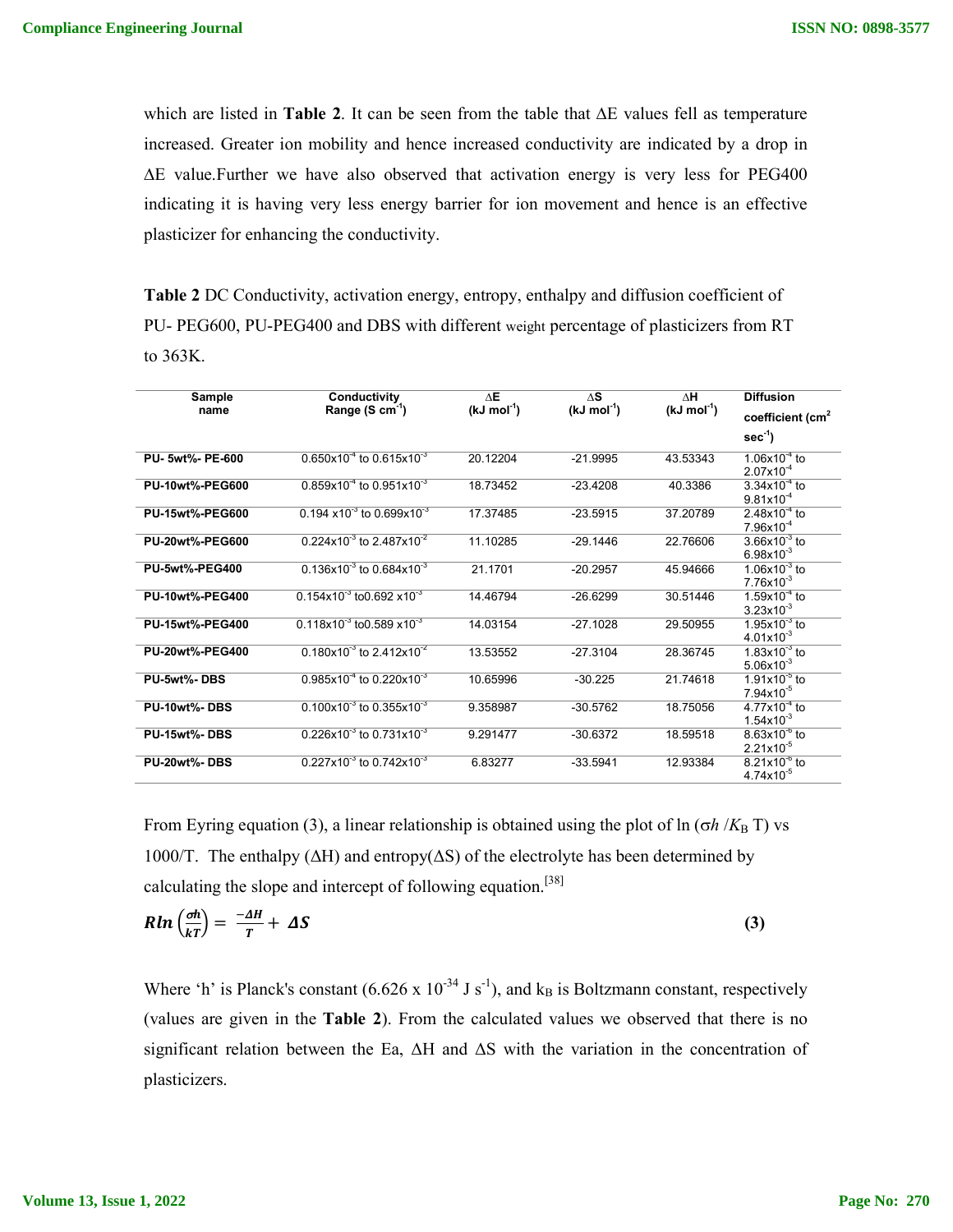

Figure 9. Arrhenius plots of PU-x wt% Plasticizers with different weight percentages (A) PU-**Figure 9.** Arrhenius plots of PU-x wt% Plasticizers with different weig<br>x-PEG600 (B) PU-x-PEG400 (C) PU-x-DBS (x= 5, 10, 15, 20 wt %).

#### **2.8 Determination of Diffusion Coefficient Determination**

The mobility of cations and anions in a SPE can be determined in terms of diffusion coefficient. It is difficult to quantify the exact amount of ionic mobility of the charge carrier in polymer system, because most of them are bounded as ion pairs or clusters. The Trukhan model is the most appropriate method to determine the total charge carrier concentration in polymer electrolyte system. The Trukhan model basically describes the mobility of charge carriers and helps to determine the diffusion coefficient and mobility charge concentration with respect to loss tangent (tan  $\delta$ ) values (**Figure 10**). coefficient. It is difficult to quantify the exact amount of ite polymer system, because most of them are bounded as model is the most appropriate method to determine the 1 polymer electrolyte system. The Trukhan model ba ty of cations and anions in a SPE can be determined<br>It is difficult to quantify the exact amount of ionic mobility<br>stem, because most of them are bounded as ion pairs or<br>e most appropriate method to determine the total cha Compliance Engineering Journal<br>  $\frac{3}{2}$ <br>  $\frac{1}{2}$ <br>  $\frac{1}{2}$ <br>  $\frac{1}{2}$ <br>  $\frac{1}{2}$ <br>  $\frac{1}{2}$ <br>  $\frac{1}{2}$ <br>  $\frac{1}{2}$ <br>
Figure 9.Arthenius pictos of PU-x w/f5 Plankinizes with different version pictorials<br>
IF intermediati

$$
D = \frac{2\pi f^{max} L^2}{32.(\tan \delta)^2_{max}}
$$
\n(4)



Figure 10.tano as a function of perturbation frequency for different temperatures for PU-15wt%-PEG600.

Aforementioned diffusion coefficient equation is depending on maximum of tanδspectra, the Figure 10.tanδ as a function of perturbation frequency for different temperatures for PU-<br>15wt%-PEG600.<br>Aforementioned diffusion coefficient equation is depending on maximum of tanδspectra, the<br>sample thickness L and the maximum value in above equation, the diffusion coefficient wasevaluated(values are given in the **Table 2**). [39-42]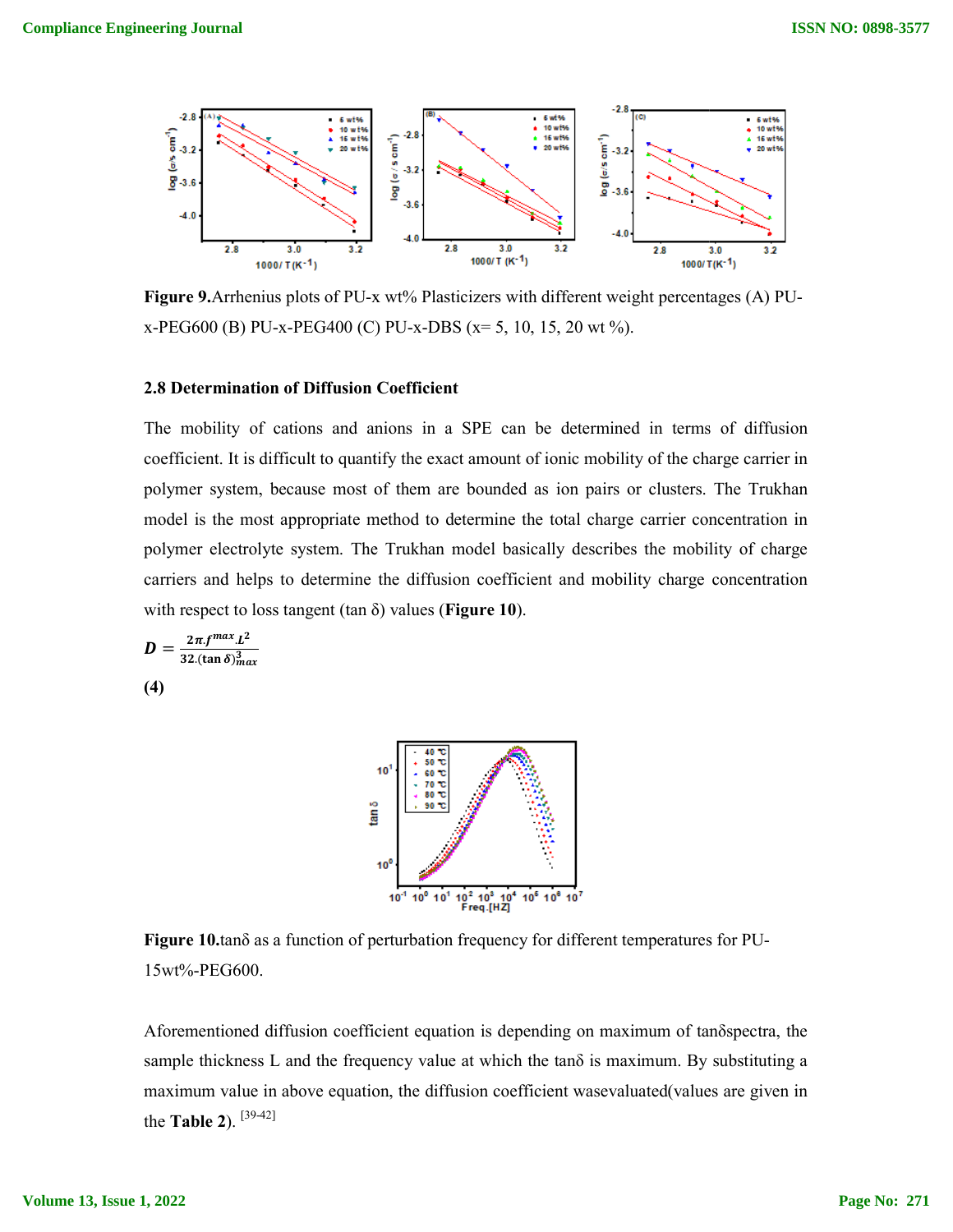### **3. Conclusion**

In this work our main goal is the modification of IPN of two polymers PMMA and PEG-PU by addition of plasticizers (PEG600, PEG400, and DBS) with various weight percentage to achieve better electrolytic conduction of the Li cation in the solid polymer matrix. We got a good response of maximum ionic conductivity  $0.180 \times 10^{-3}$ S cm<sup>-1</sup> SPE using  $20wt\%$  -PEG400 plasticizer measured by the impedance spectrometry analysis at 313K. This may be due to increase in amorphous nature of the composite upon the addition of plasticizer some surface morphology changes i.e., has been noted by the XRD and DSC measurement and  $T_g$  values found to be shifted to the lower temperature region comparatively. The ∆E values obtained from Arrhenius plots indicated the increased mobility as well as the ionic conductivity of the electrolyte at high plasticizer concentration. The entropy (ΔS), and enthalpy (ΔH) of polymer electrolytes are estimated by using Eyring equation and the results showed no significant relation among the  $E_a$ ,  $\Delta H$  and  $\Delta S$  with the change in plasticizer concentrations.

## **Experimental section**

#### *Materials*

Diphenylmethane diisocyanate (MDI), poly ethylene glycol (PEG  $\sim$ 4000Mw) and N, Ndimethyl aniline (DMA) were obtained from Merck, India. Benzoyl peroxide (BPO) and castor oil (CO) (BSS grade) were purchased from SD. Fine-Chem. Ltd., India. Methyl methacrylates, Lithium perchlorate (LiClO4) dibutyl sebacate, poly ethylene glycol (PEG~400 MW & 600 MW) dibutyl sebacate plasticizer (DBS), Acetonitrile and Tetrahydro-Furan (THF) were procured from Rankem, India.

#### *Synthesis of PEG-PU/PMMA-LiClO4/ Plasticizers*

Semi-IPN of PEG-PU/PMMA-LiClO4 with PEG-PU and PMMA weight ratio of 60/40 and ethylene glycol (EO)/Li mole ratio of 10 was synthesized following our previous report [25]. Poly (ethylene glycol)-polyurethane (PEG-PU) polymer network was synthesized maintaining -OH/-NCO ratio of 1: 0.8. Initially, C=O (O-H value  $\sim$  2.6) and the required amount of MDI solution in THF were taken in a round-bottomed flask, degassed, and stirred in inert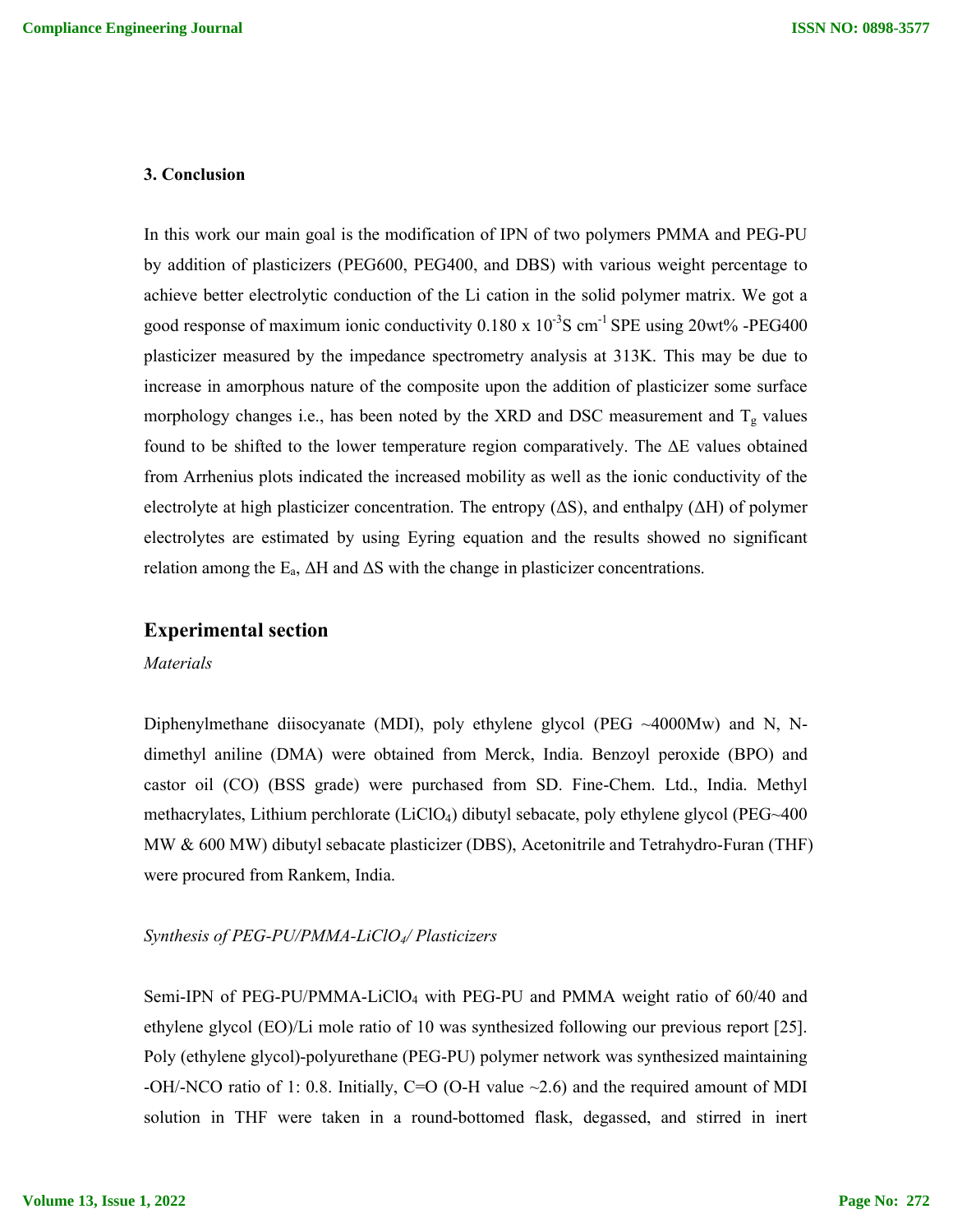atmosphere  $(N_2$  atmosphere) for an hour at room temperature. To this pre polymer, a solution of PEG (Monomer-I), methyl methacrylate (Monomer-II) and LiClO4 in THF along with BPO (initiator) and catalyst (DMA) were added. After 4 h of reaction, required amount of plasticizer [Dibutyl Sebacate (DBS)] was added. This solution was stirred for 12 hour and then casted on to a Teflon petri dish. This was allowed to dry at room temperature for 24 h followed by oven curing at 60 °C for another 24 h to obtain a free-standing film of  $\sim 0.5$  mm thickness. Same procedure was used for the synthesis of polymer electrolytes with other plasticizers (PEG 400 MW) and (PEG~600 MW) and was labeled as PU-x-PEG400, PU-x-PEG600, PU-x-DBS (where x is the weight percent of PEG-400, PEG-600 and DBS added) for further discussion.

#### *Characterizations*

AC Impedance measurements were carried out in the frequency between 1Hz to 1 MHz in the temperature range of 40 °C to 90 °C on a ZIVE SP2 electrochemical workstation, ZIVE LAB, using an indigenously designed sample holder. The disk-shaped polymer films were sandwiched between two spring-loaded stainless steel (SS) blocking electrodes. X-ray diffraction (XRD) patterns were taken in reflection mode on a Rigaku MiniFlex tabletop Xray diffractometer using a Cu K $\alpha$  source. DSC (differential scanning calorimetry) thermograms were obtained by HITACHI DSC7020 calorimeter (TA instruments) in the temperature range of -150 °C to 150 °C at a heating rate of 2 °C min<sup>-1</sup>. Thermogravimetric analysis (TGA) was performed using TGA HITACHI TG/DTA 7300 (TA instruments) in the temperature range of 30 °C to 500 °C at a heating rate of 10 °C min<sup>-1</sup>under nitrogen atmosphere. FT-IR (Fourier transform infrared) spectra were recorded using a BRUKER ALPHA T (spectrometer with frequency range from 4000 cm<sup>-1</sup> to 400 cm<sup>-1</sup>).

#### **Acknowledgements**

YG and GNVS acknowledges University Grants Commission (UGC) for fellowship. AR acknowledges DST, India (IF170094, GAP0697) for fellowship. SG and YG Council of Scientific and Industrial Research (CSIR)and Director IICT for the support.

## **References**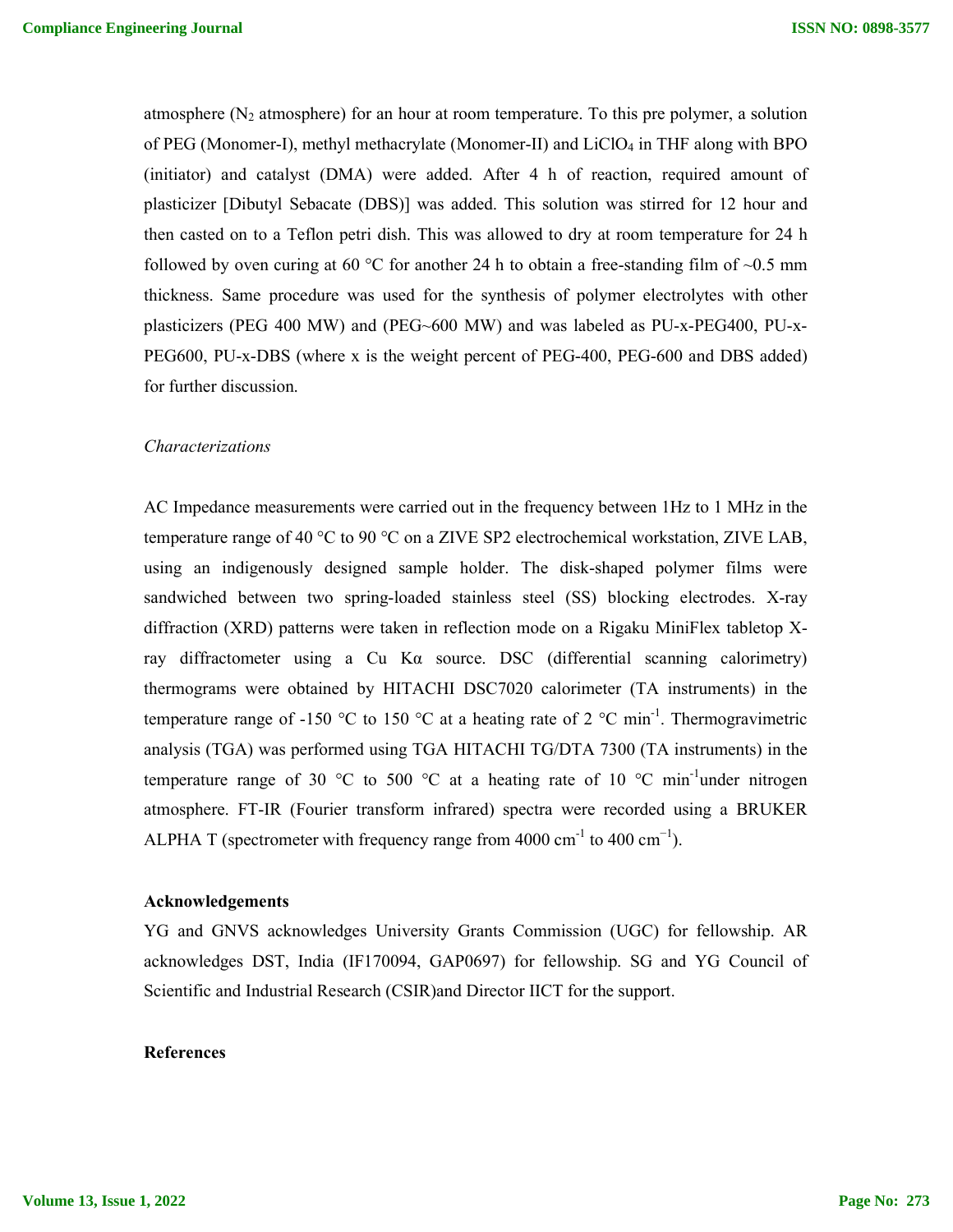[1] M. A. Ratner, J. R. MacCallum, C. A. Vincent,*"Polymer electrolytes"*, *Polym. Electrolyt. Reviews*. *Elsevier.London*. **1987**,173-236.

[2] C. A. Vincent,*"Polymer electrolytes", Polym. Electrolyt. Prog. Solid State Chem.***1987**,*17(3)*, 145-261.

[3] F. M. Gray, "*Solid Polymer Electrolytes: Fundamentals and Technological Applications", New York.VCH Publish*. **1991**.

[4]B.E.Conway,"*Electrochemical supercapacitors: scientific fundamentals and technological applications*", *Springer Sci.Business Media*, **2013**.

[5] J. R. Owen, A. L. Laskar, and S. Chandra*,"Superionic solids and solid electrolytes-recent trends", Eds. Academic Press. New York*. **1989**,111.

[6] Agrawal, R. C.& Pandey, G. P.,"*Solid polymer electrolytes: materials designing and allsolid-state battery applications: an overview.*"*J. Phys. D*, **2008**, *41(22)*, 223001.

[7] J. W. Gilman, T. Kashiwagi, T. J. Pinnavaia, and G. W. Beall,"*Polymer clay nanocompo*sites", *Wiley*,**2000**, 193-206.

[8] P. Aranda, E. Ruiz-Hitzky,"*Poly (ethylene oxide)-silicate intercalation materials*", *Chem. Mater*. **1992**, *4(6)*, 1395-1403.

[9] H. T. Ahmed, V. J. Jalal, D. A. Tahir, A. H. Mohamad, O. G. Abdullah, "*Effect of PEG as a plasticizer on the electrical and optical properties of polymer blend electrolyte MC-CH-LiBF4 based films*", *Results Phys*. **2019**, *15*, 102735.

[10] G. Hirankumar, N. Mehta,"*Effect of incorporation of different plasticizers on structural and ion transport properties of PVA-LiClO4 based electrolytes*",*Heliyon***2018**, *4(12)*, e00992.

[11]L. P. Teo, M. H. Buraidah, A. K. Arof,*"Development on Solid Polymer Electrolytes for Electrochemical Devices",Molecule*. **2021**, *26(21)*, 6499.

[12] Z. Florjanczyk, W. Krawiec, W. Wieczorek, M. Sleklerskl*,"Highly conducting solid electrolytes based on poly (ethylene oxide*‐*co*‐*propylene oxide)", J. Polym. Sci. Part B.Polym*. *Phys*. **1995**,*33(4)*, 629-635.

[13] W.Wieczorek, J. R. Stevens,"*Impedance Spectroscopy and Phase Structure of Polyether−Poly(methyl methacrylate)−LiCF3SO3 Blend-Based Electrolytes*", *J. Phys. Chem. B*. **1997**, *101(9)*, 1529.

[14] C. Booth, C.V. Nicholas, D. J. Wilson, J.R. MacCallum, C. A. Vincent,*Eds. Polym*. *Electrolyt. Reviews-2*. **1989**, 229.

[15] M. Sivakumar, R. Subadevi, S. Rajendran, N.-L. Wu, J.Y.Lee,"*Electrochemical studies on [(1− x) PVA–xPMMA] solid polymer blend electrolytes complexed with LiBF4*", *Mater. Chem. Phys*. **2006**, *97(2-3)*, 330–336.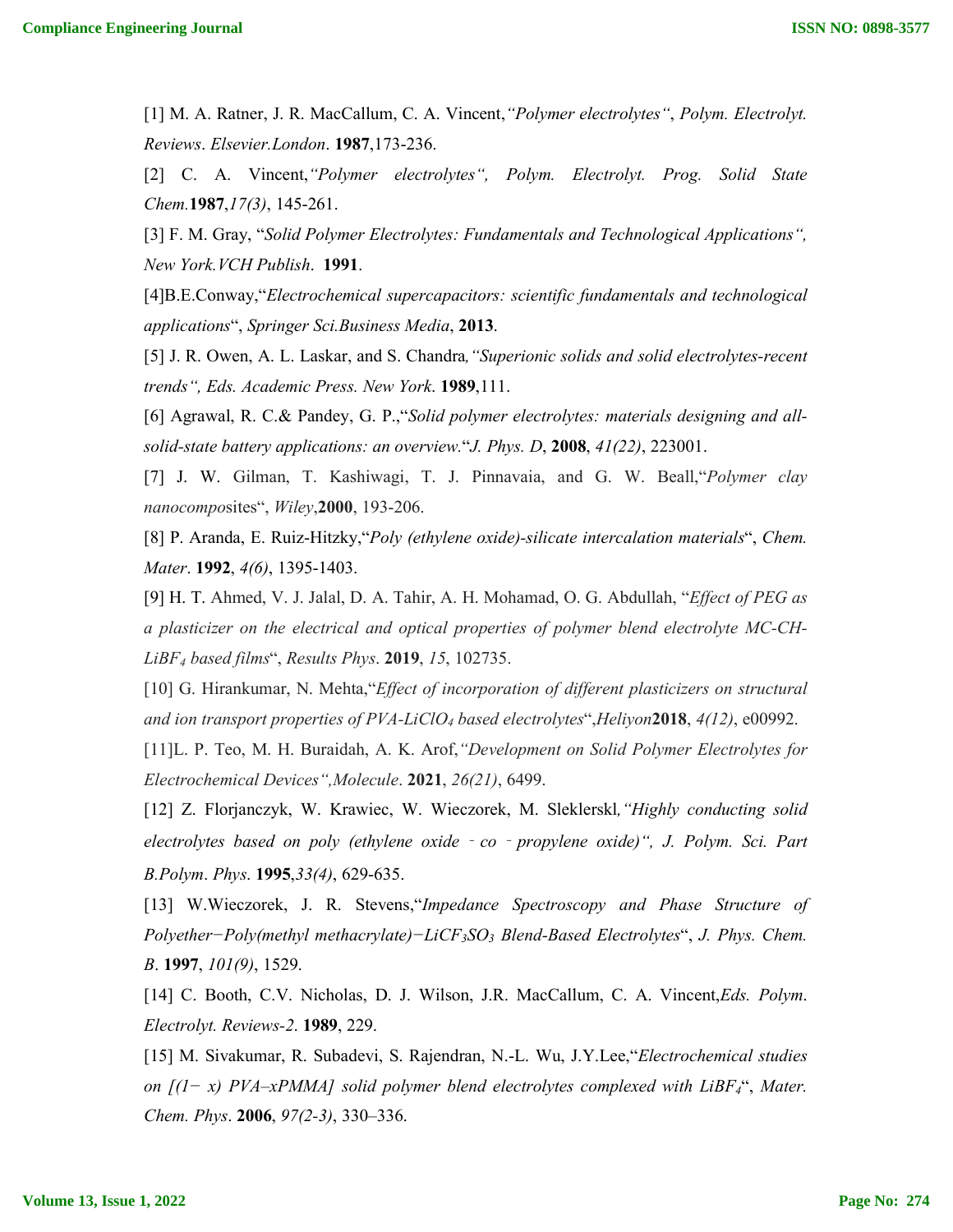[16] S. Rajendran, B. V. Shanthi, P. M. Ramesh,"*Effect of lithium salt concentration in PVAc/PMMA-based gel polymer electrolytes*", *Ionic*s**2010**,*16(1)*, 27–32.

[17] B. Scrosati,"*Lithium rocking chair batteries: an old concept?",J. Electrochem. Soc*.**1992**, *139(10)*, 2776.

[18] N.Tsutsumi, G. T. Davis, A. S. Dereggi,"*Measurement of the internal electric field in a ferroelectric copolymer of vinylidene fluoride and trifluoroethylene using electrochromic dyes*", *Macromolec*. **1991**,*24(24)*, 6392.

[19] L.O. Faria, R. L. Moreira,"*Infrared spectroscopic investigation of chain conformations and interactions in P (VDF‐TrFE)/PMMA blends*", *J. Polym. Sci. Part B. Polym. Phys*. **2000**, *38(1)*, 34-40.

[20] O. Bohnke, G. Frand, M. Rezrazi, C. Rousselot, C. Truche,"*Fast ion transport in new lithium electrolytes gelled with PMMA. 2. Influence of lithium salt concentration*", *Solid State Ionic*. **1993**,*66*, 105.

[21] S. Rajendran, T. Uma,"*Characterization of plasticized PMMA-LiBF4 based solid polymer electrolytes*", *Bull.Mater. Sci.***2000**,*23(1)*, 27-29.

[22] K. Dillip, R. Pradhan, N. P. Choudhary, B. K. Samantaray,"*Dielectric relaxation in polyvinylidenefluoride–polysulfone blends*",*Int. J. Electrochem*. *Sci*.**2008**,*3(5)*,597–608.

[23] B. B. A. U. O. D. Suthar, H. X. Xiao, D. B. A. U. O. D. Klempner, K. C. Frisch*,"A review of kinetic studies on the formation of interpenetrating polymer networks", Polym*. *Adv. Technol*.**1996**, *7(4)*, 221-233.

[24] P. Pal, A. Ghosh,"*Investigation of ionic conductivity and relaxation in plasticized PMMA-LiClO4 solid polymer electrolytes*", *Solid State Ion*. **2018**, *319*,117-124.

[25] P. Dhatarwal, R. J. Sengwa,"*Dielectric and electrical characterization of (PEO– PMMA)–LiBF4–EC plasticized solid polymer electrolyte films*", *J. Polym. Res*.**2017**,*24(9)*, 1- 10.

[26] P. Basak, S.V. Manorama,"*Thermomechanical Properties of PEO*‐*PU/PAN Semi*‐ *Interpenetrating Polymer Networks and their LiClO4 Salt-Complexes*",J*. Macromol. Sci.Part A.Pure. Appl. Chem*. **2006**,*43(2)*,369–382.

[27] P. Basak, O. Parkash. P. R. Chatterji,"*Solid Polymer Electrolytes: Interpenetrating Polymer Networks Dopedwith Lithium Perchlorate*", J. *Macromol. Sci. Pure. Appl. Chem*. A. **2001**, *38(4)*, 399–415.

[28] P. Basak, S.V. Manorama,"*Investigations on the Mechanisms of Ionic Conductivity in PEO−PU/PAN Semi-interpenetrating Polymer Network−Salt Complex Polymer Electrolytes:  An Impedance Spectroscopy Study*",*J. Phys. Chem. B*. **2005**,*109*,1174-1182.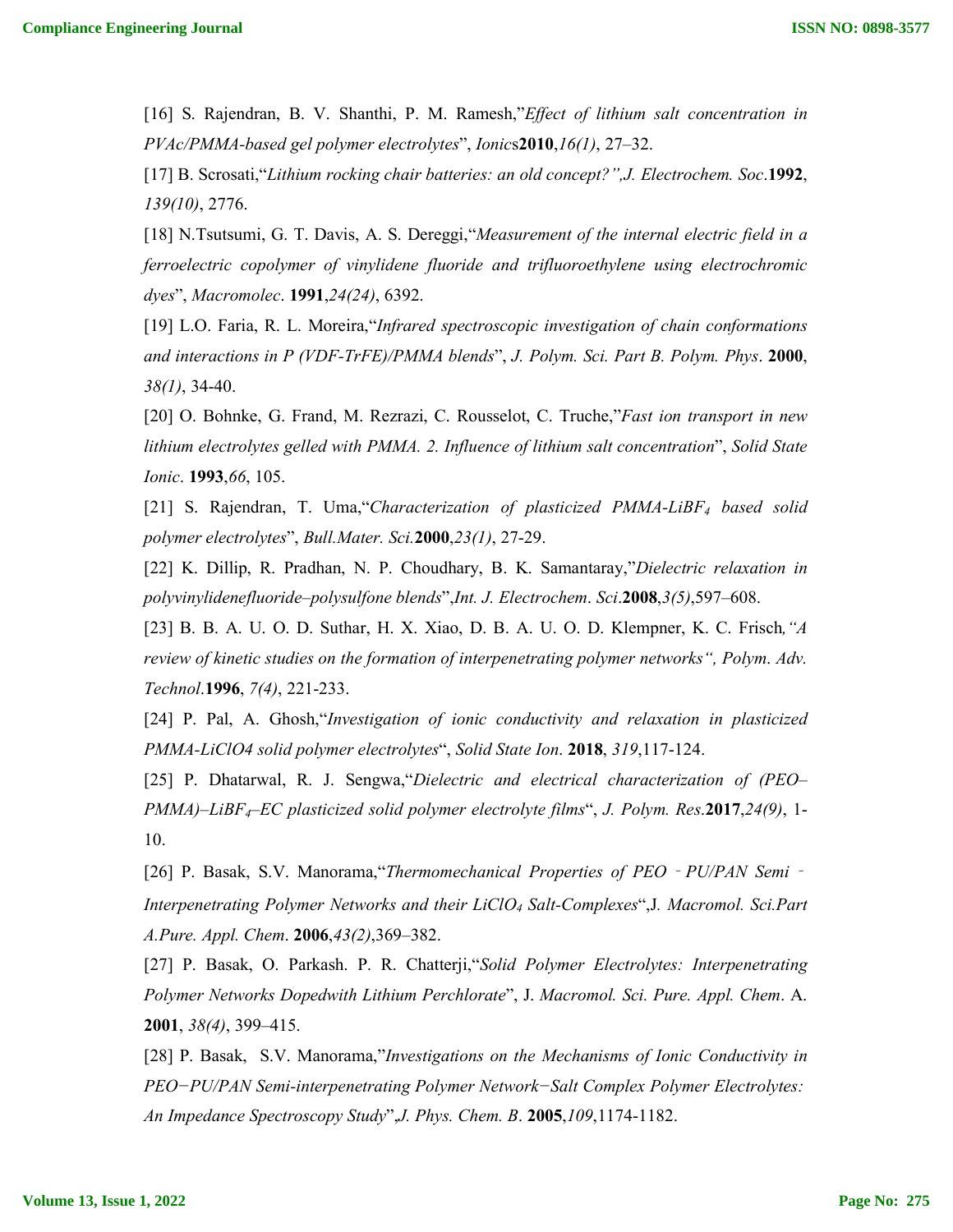[29] N. Chilaka, S. Ghosh,"*Dielectric studies of poly (ethylene glycol)-polyurethane/poly (methylmethacrylate)/montmorillonite composite*", *Electrochim. Acta*. **2014**, *134*, 232–241.

[30] P. Chandra Sekhar, P. Naveen Kumar, A. K. Sharma,"*Effect of plasticizer on conductivity and cell parameters of (PMMA+ NaClO4) polymer electrolyte system*", *IOSR J. Appl. Phy*. **2012**, *2*, 1-6.

[31]N.Chilaka,S.Ghosh,"*Solid-*

*statepoly(ethyleneglycol)polyurethane/polymethylmethacrylate/rutile TiO2 nanofiber composite electrolyte-correlation between morphology and conducting properties*", *Electrochim. Acta*. **2012**,*62*, 362.

[32] O. Fernanda, C. Vieira da, H.R.M. Diogo, V.B. Veronese, M.C.F. Madalena,"*Study of Castor Oil Polyurethane-Poly (Methyl Methacrylate) Semi-Interpenetrating Polymer Network (SIPN) Reaction Parameters*", *Mater. Res*. **2004**, *7*, 539.

[33] Y. Kasirga, A. Oral, C. Caner,"*Preparation and characterization of chitosan/montmorillonite* ‐ *K10 nanocomposites films for food packaging applications*", *Polym. Comp*. **2012**, *33(11)*, 1874.

[34] Dillip K. Pradhan1, R. N. P.Choudhary, B. K. Samantaray, N. K. Karan, R. S. Katiyar, "*Effect of plasticizer on structural and electrical properties of polymer nanocompsoite electrolytes*", *Int. J. Electrochem. Sci***. 2007**, 861 – 871.

[35] M. Kumar, S. S. Sekhon,"*Role of plasticizer's dielectric constant on conductivity modification of PEO–NH4F polymer electrolytes*", *Eur. Polym*. *J*.**2002**,*38*, 1297.

[36]K. Ragavendran, P. Kalyani, A. Veluchamy, S. Banumathi, R. Thirunakaran, T.J. Benedict,"*Characterization of plasticized PEO based solid polymer electrolyte by XRD and AC impedance methods*", *Port. Electrochim. Acta*. **2004**,*22*, 149-159.

[37]A.R.Polu, R. Kumar,"*Impedance spectroscopy and FTIR studies of PEG-based polymer electrolytes*", *E-J. Chem*.**2011**, *8*, 347**.**

[38]D. R.MacFarlane, J. Sun, P. Meakin, P. Fasoulopoulos, J. Hey, M. Forsyth,"*Structureproperty relationships in plasticized solid polymer electrolytes*", *Electrochim. Acta***1995**, *40*, 2131-2136.

[39] M. Kumar, S.S. Sekhon,"*Ionic conductance behaviour of plasticized polymer electrolytes containing different plasticizers*", *Ionic*s **2002**,*8(3)*, 223-233.

[40] R. J. Sengwa, K. Kaur, R. Chaudhary,"*Dielectric properties of low molecular weight poly (ethylene glycol)s*", *Polym. Int*. **2000**,*49(6)*, 599-608.